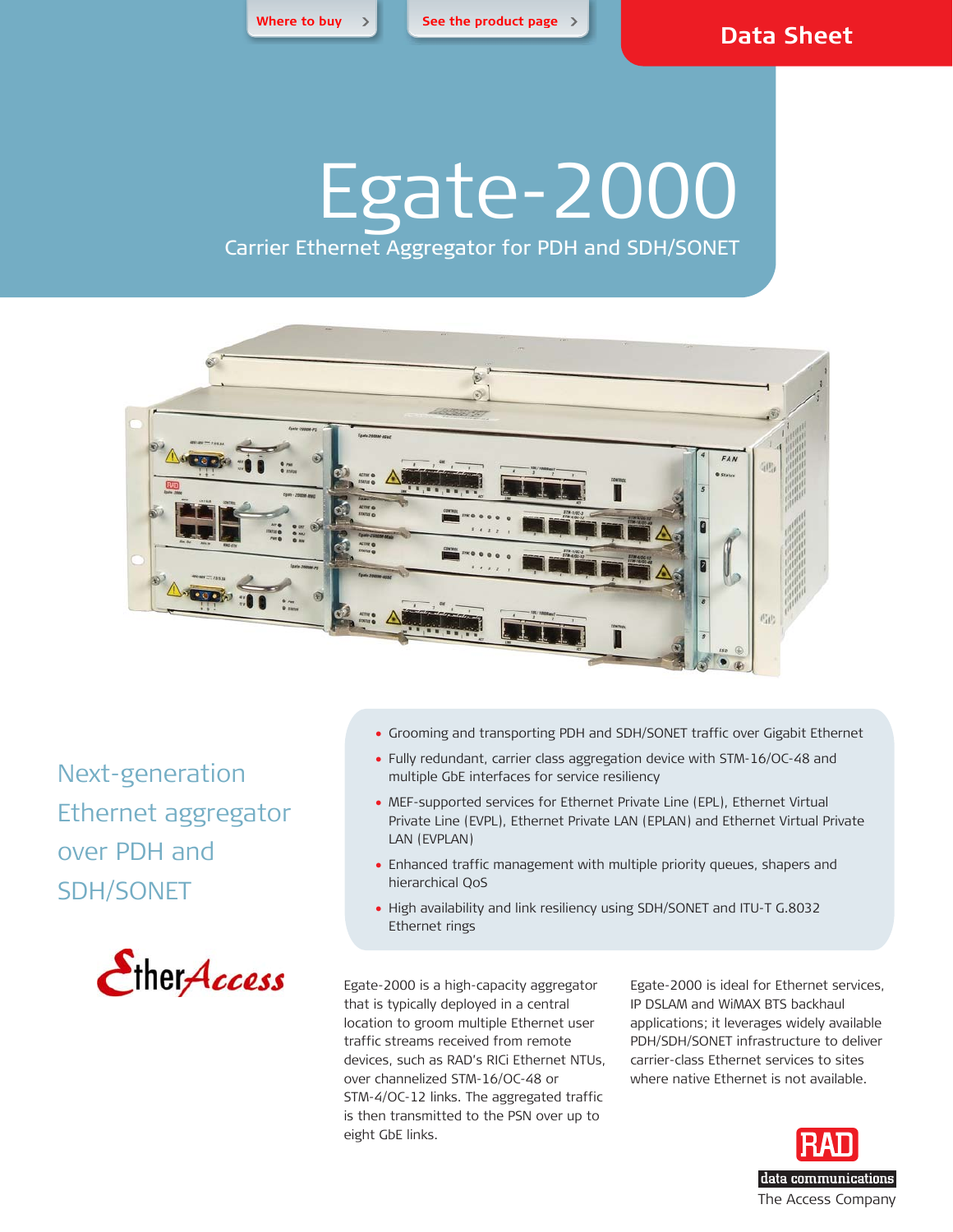### **Egate-2000**  Carrier Ethernet Aggregator for PDH and SDH/SONET

Egate-2000 uses next generation Ethernet over PDH/SDH/SONET encapsulation and bonding methods including:

- Standard generic framing procedure (GFP) per G.8040 and G.7041/Y.1303
- Virtual concatenation (VCAT) per G.7043 (PDH), G.707 (SDH)
- Link capacity adjustment scheme (LCAS) per G.7042.

This allows aggregation of both EoPDH and EoSDH/SONET traffic in one device.

Egate-2000 features five SDH/SONET ports configurable to:

- $\bullet$  1xSTM-16/OC-48 and 2xSTM-4/OC-12 or
- $\bullet$  1xSTM-4/OC-12 and 4xSTM-1/OC-3

### **MEF COMPLIANCE**

Egate-2000 is Metro Ethernet Forum (MEF) compliant with MEF 9 and MEF 14 for Ethernet Private Line (EPL), Ethernet Virtual Private Line (EVPL), Ethernet Private LAN (EPLAN) and Ethernet virtual Private LAN (EVPLAN) services.

### **MULTI-SITE CARRIER ETHERNET AGGREGATION**

Egate-2000 aggregates up to:

• 256 remote LANs over E1 or T1 circuits for NG Ethernet over PDH access devices such as RAD's RIC, RICi and MiRICi

- 8 VC-4/STS-3c or 24 VC-3/STS-1 circuits when working with RICi-155GE and RIC-155L Ethernet over SDH/SONET access devices
- Any combination of the above with up to 504 VC-12 or 672 VT1.5 links
- Up to 256 VCGs

Service scalability, small footprint and low power consumption of the device allow service providers to reduce equipment costs significantly and simplify network operation.

### **SERVICE RESILIENCY AND HIGH AVAILABILITY**

To ensure higher service uptime and carrier-grade resiliency, Egate-2000 includes fully redundant system cards, line cards and power supplies.

Service resiliency is offered via:

- 802.3ad-based link aggregation and Ethernet Ring Protection per G.8032 for GbE modules
- SDH/SONET 1+1 APS for 50 ms restoration of service in case of line faults.

### **ETHERNET TRAFFIC MANAGEMENT**

Egate-2000 features advanced traffic management capabilities:

 User traffic classification according to VLAN ID, VLAN priority, DSCP, ToS, or MAC address, supporting thousands of Ethernet flows (EVC.CoS)

Two-rate, three-color traffic policing per CIR/CBS, PIR/PBS bandwidth profiles

 Hierarchical QoS supporting eight priority queues per EVC with Strict Priority and Weighted Fair Queuing (WFQ) scheduling.

The device perform VLAN-aware bridging (EPLAN and EVPLAN) and VLAN cross connect (EPL and EVPL). In addition it supports IEEE 802.1 Q VLAN tagging, Q-in-Q and jumbo frames.

### **DIAGNOSTICS AND STATISTICS**

Comprehensive diagnostic and performance monitoring capabilities include:

- Ping test for checking IP connectivity
- Statistics and alarms for the physical Ethernet interfaces, SDH/SONET ports, bridge ports, and logical layer.

System logs are forwarded to the network according to predefined criteria.

### **ETHERNET OAM**

Egate-2000 provides OAM Connectivity Fault Management (CFM) and Performance Management (PM) based on IEEE 802.1ag and ITU-T Y.1731, enabling Ethernet service providers to monitor their services proactively, measure end-to-end performance, and guarantee that customers receive the contracted SLA.

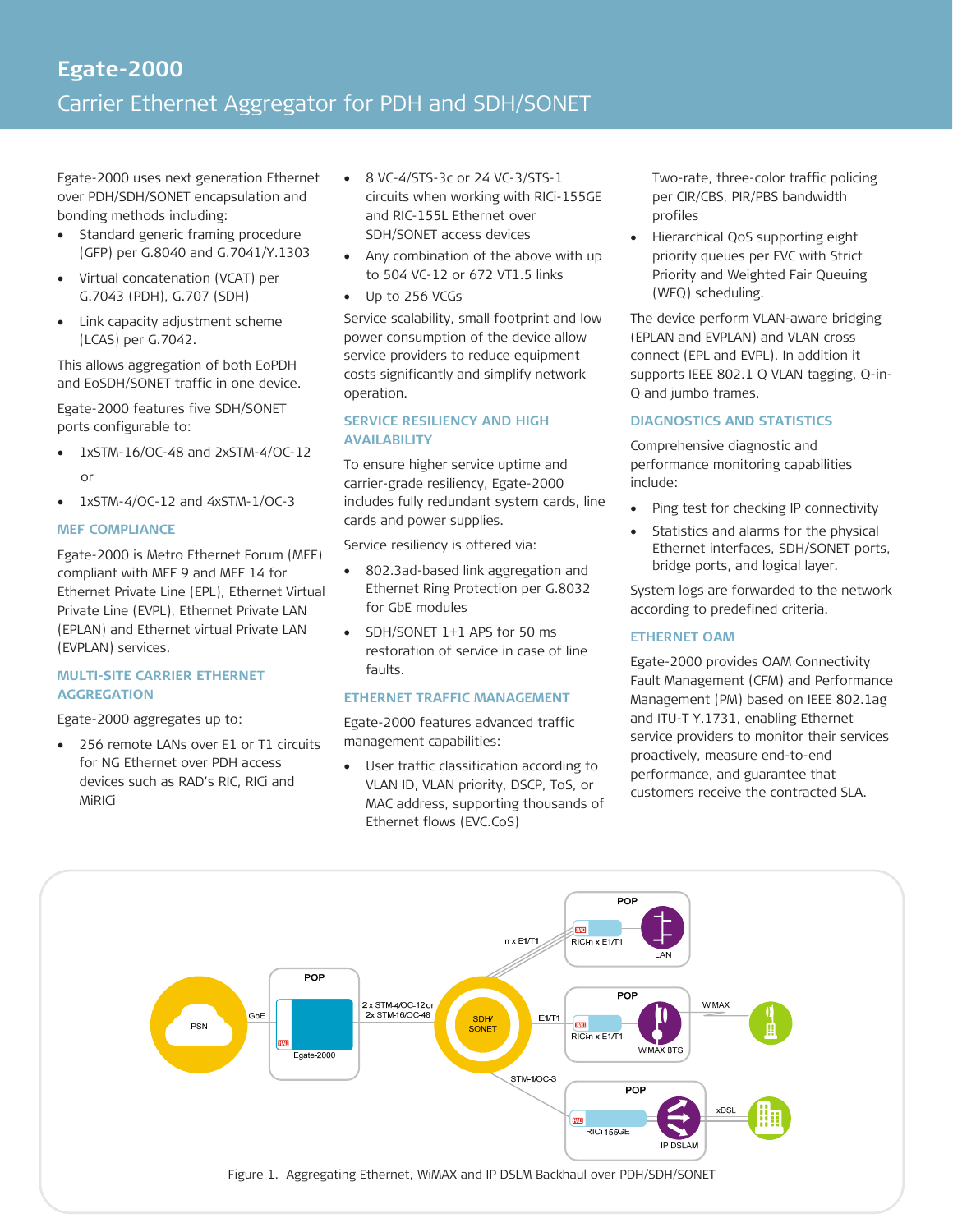### **Data Sheet**

#### **MANAGEMENT**

The unit can be managed by a Web browser or RADview, RAD's SNMP-based EMS, using various ports and applications:

- Local management via a local Ethernet port.
- Out-of-band management via a dedicated Fast Ethernet port
- Remote inband management via one of the Gigabit Ethernet ports or DCC.

A dedicated VLAN can be used to secure the management traffic and separate it from user traffic.

#### **SECURITY**

The following security mechanisms are provided:

- Ingress L2 ACL profile for filtering frames based on the L2 field
- Storm control for Broadcast, Multicast and DLF (Destination Lookup Failed) per EVC
- Port mirroring for incoming and outgoing packets
- SSH for secure Web access
- RADIUS protocol for password management and user authentication.

### **Specifications**

### **SDH/SONET INTERFACES**

#### **Number of Ports**

Egate-2000 features five SDH/SONET ports configurable to:

- $\bullet$  1xSTM-16/OC-48 and 2xSTM-4/OC-12 or
- $\bullet$  1xSTM-4/OC-12 and 4xSTM-1/OC-3

### **Compliance**  STM-1/4/16 1310 or 1550 nm (per ITU-T G.957)

S/L 1.1, L 1.2, S/L 4.1, L 4.2

### **Data Rate**

155 Mbps 622 Mbps 2.4 Gbps

**Operation Mode**  SDH/SONET

**APS**  1+1 SNCP, 1+1 MSP

### **SFP Transceivers**

For full details, see the SFP Transceivers data sheet at www.rad.com

**Connector** 

SFP slot

Table 1. Egate Family Product Comparison

#### **GIGABIT ETHERNET INTERFACE**

**Number of Ports**  8

**Interface Type**  4100/1000BaseT

41000BaseFx via SFP

**Compliance**  Relevant sections of IEEE 802.1 and 802.3

**Data Rate**  Optical: 1000 Mbps Electrical: 100/1000 Mbps

**Max Frame Size**  9600 Bytes

**Gigabit Ethernet Redundancy**  Link aggregation (IEEE 802.3ad)

**SFP Transceivers**  For full details, see the SFP Transceivers data sheet at www.rad.com

### **Connector**  Optical: SFP slot Electrical: RJ-45

| <b>Features</b>          | Egate-100<br>(Ver. $4.0$ )                                                                             | Egate-2000<br>(Ver $1.0$ )                           |
|--------------------------|--------------------------------------------------------------------------------------------------------|------------------------------------------------------|
| Protocol Type            | GFP (G.8040), VCAT (G.7043), LCAS GFP (G.7041, G.8040),<br>(G.7042), RAD HDLC, PPP/BCP,<br>MLPPP (BCP) | VCAT (G.7043), LCAS (G.7042)                         |
| MAC Address Table        | 64KB                                                                                                   | 128 KB                                               |
| Traffic Classification   | 802.1p, DSCP, IP precedence,<br>per port                                                               | VLAN ID, 802.1p, DSCP, EtherType                     |
| QoS Mechanism            | 4 queues per bridge port (max 128<br>bridge ports), Strict Priority and<br><b>WFO</b>                  | 8 queues per EVC/EVC.CoS.<br>Strict Priority and WFQ |
| Policing                 | CIR/CBS, EIR/EBS                                                                                       | CIR/CBS, PIR/PBS                                     |
| Number of Ethernet Flows | 254                                                                                                    | 3200                                                 |